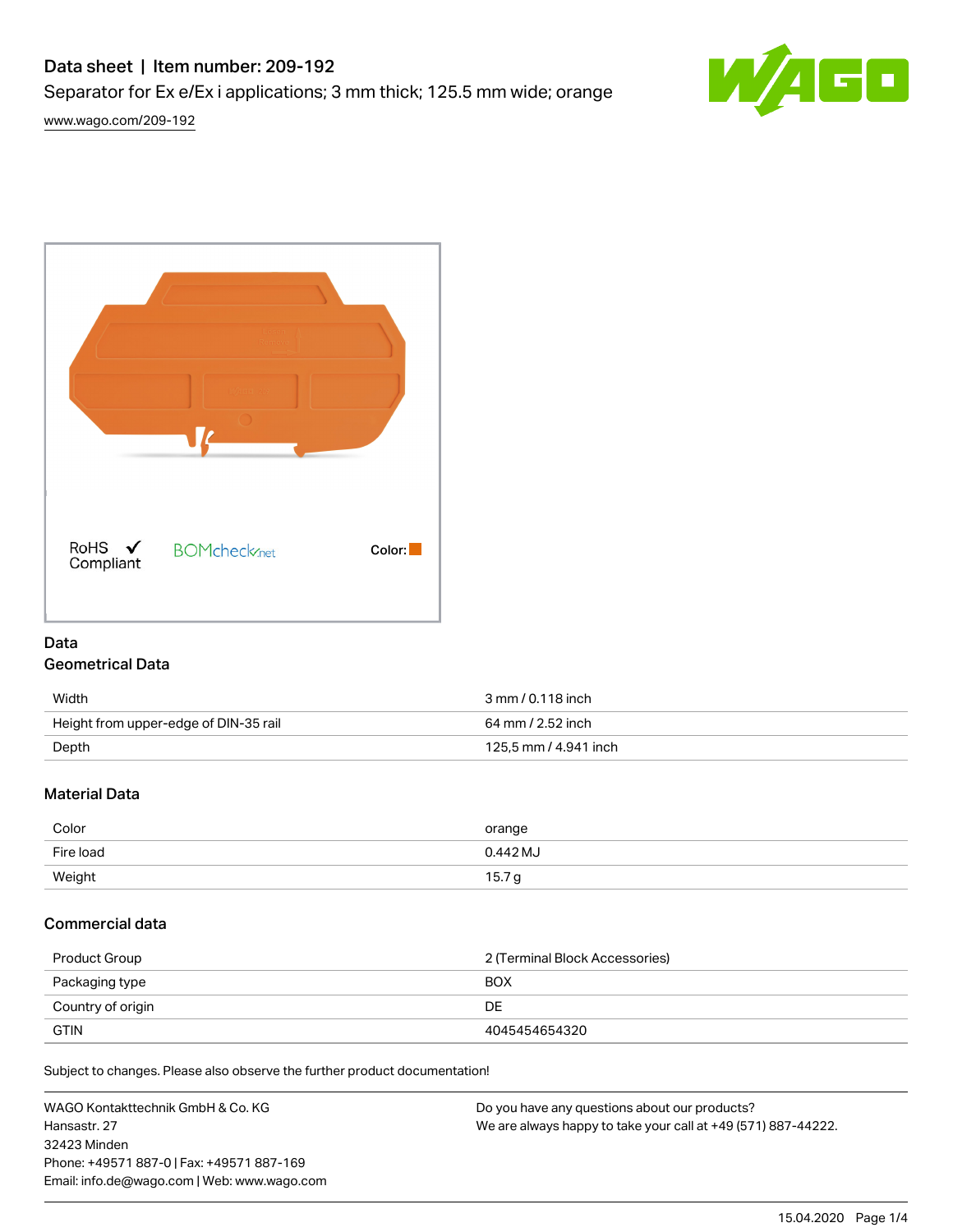

Customs Tariff No. 85389099990

#### Counterpart

| Downloads                     |              |               |          |
|-------------------------------|--------------|---------------|----------|
| Documentation                 |              |               |          |
| <b>Bid Text</b>               |              |               |          |
| 209-192                       | Jan 4, 2018  | doc           | Download |
| doc - Datei                   |              | 24.1 kB       |          |
| 209-192                       | Feb 19, 2019 | xml           | Download |
| GAEB X81 - Datei              |              | 2.6 kB        |          |
| <b>Additional Information</b> |              |               |          |
| Technical explanations        | Apr 3, 2019  | pdf<br>2.1 MB | Download |
| CAD/CAE-Data                  |              |               |          |
| CAD data                      |              |               |          |
| 2D/3D Models 209-192          |              | <b>URL</b>    | Download |
| <b>CAE</b> data               |              |               |          |
| EPLAN Data Portal 209-192     |              | <b>URL</b>    | Download |
| WSCAD Universe 209-192        |              | <b>URL</b>    | Download |

### Installation Notes

Ex Application

Subject to changes. Please also observe the further product documentation!

WAGO Kontakttechnik GmbH & Co. KG Hansastr. 27 32423 Minden Phone: +49571 887-0 | Fax: +49571 887-169 Email: info.de@wago.com | Web: www.wago.com

Do you have any questions about our products? We are always happy to take your call at +49 (571) 887-44222.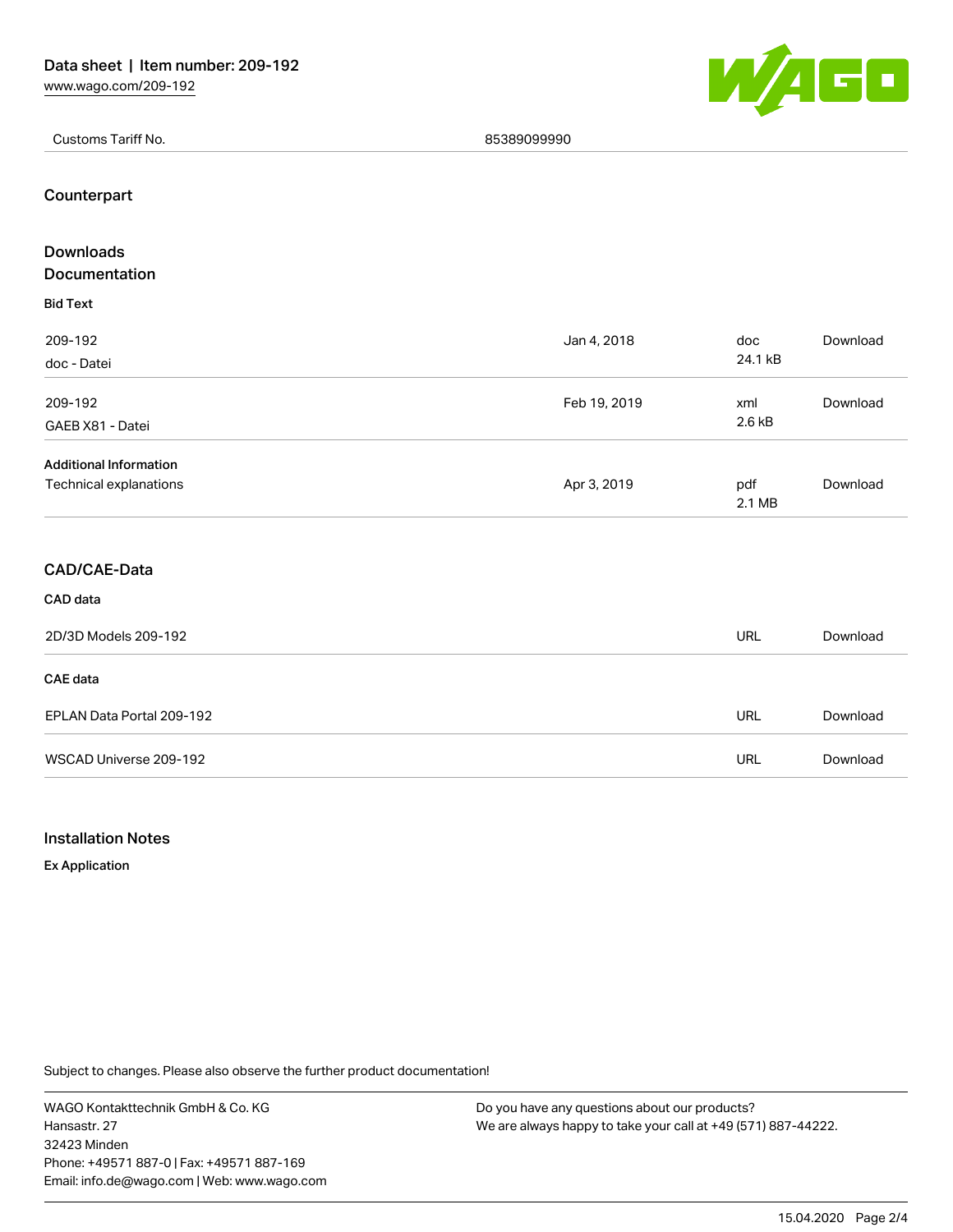



Separator located between Ex e II and Ex i terminal strip

End plate

Ex e II terminal blocks

Separator for Ex e/Ex i applications

End plate

Ex i terminal blocks

According to EN 50020, a minimum distance of 50 mm must be kept between live parts of Ex e and Ex i circuits. The use of Ex e/Ex i separators is a space-saving solution when Ex e and Ex i terminal blocks are mounted on a common carrier rail.

#### Safety

Subject to changes. Please also observe the further product documentation!

WAGO Kontakttechnik GmbH & Co. KG Hansastr. 27 32423 Minden Phone: +49571 887-0 | Fax: +49571 887-169 Email: info.de@wago.com | Web: www.wago.com Do you have any questions about our products? We are always happy to take your call at +49 (571) 887-44222.